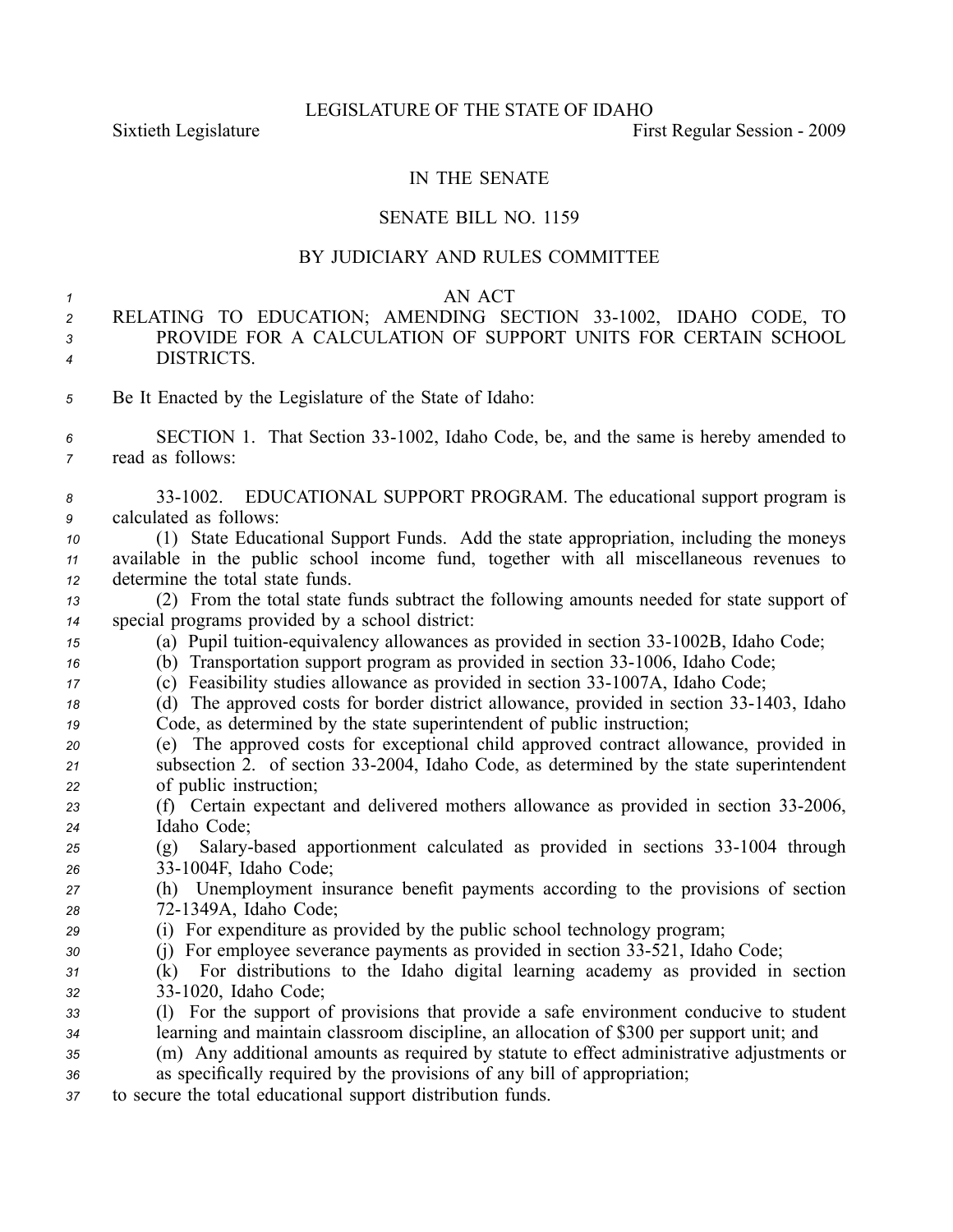(3) Average Daily Attendance. The total state average daily attendance shall be the sum of the average daily attendance of all of the school districts of the state. The state board of education shall establish rules setting forth the procedure to determine average daily attendance and the time for, and method of, submission of such report. Average daily attendance calculation shall be carried out to the nearest hundredth. Computation of average 6 daily attendance shall also be governed by the provisions of section 33-1003A, Idaho Code.

 (4) (a) Support Units. The total state suppor<sup>t</sup> units shall be determined by using the tables set out hereafter called computation of kindergarten suppor<sup>t</sup> units, computation of elementary suppor<sup>t</sup> units, computation of secondary suppor<sup>t</sup> units, computation of exceptional education suppor<sup>t</sup> units, and computation of alternative school secondary suppor<sup>t</sup> units. The sum of all of the total suppor<sup>t</sup> units of all school districts of the state shall be the total state suppor<sup>t</sup> units.

| 13               | COMPUTATION OF KINDERGARTEN SUPPORT UNITS |                                     |                       |  |  |
|------------------|-------------------------------------------|-------------------------------------|-----------------------|--|--|
| 14               | Average Daily                             |                                     |                       |  |  |
| 15               | Attendance                                | <b>Attendance Divisor</b>           | Units Allowed         |  |  |
| 16               | 41 or more $\dots$                        |                                     | 1 or more as computed |  |  |
| 17 <sup>17</sup> | $31 - 40.99$ ADA                          |                                     |                       |  |  |
| 18               | 26 - 30.99 ADA                            | the contract of the contract of the | .85                   |  |  |
| 19               | 21 - 25.99 ADA                            |                                     | .75                   |  |  |
| 20               | $16 - 20.99$ ADA                          |                                     | .6                    |  |  |
| 21               | $8 - 15.99$ ADA                           |                                     | .5                    |  |  |
| 22               | 1 - 7.99 ADA                              | ---------------------------         | count as elementary   |  |  |

## *23* COMPUTATION OF ELEMENTARY SUPPORT UNITS

| 24 | Average Daily       |                             | Minimum Units   |
|----|---------------------|-----------------------------|-----------------|
| 25 | Attendance          | <b>Attendance Divisor</b>   | Allowed         |
| 26 | $300$ or more $ADA$ |                             | $\therefore$ 15 |
| 27 |                     | 23grades $4.5 \& 6$         |                 |
| 28 |                     | 22grades $1,2 \& 3$ 1994-95 |                 |
| 29 |                     | 21grades $1,2 \& 3$ 1995-96 |                 |
| 30 |                     | 20grades $1,2 \& 3$ 1996-97 |                 |
| 31 |                     | and each year thereafter.   |                 |
| 32 | 160 to 299.99 ADA   |                             |                 |
| 33 | 110 to 159.99 ADA   |                             |                 |
| 34 | 71.1 to 109.99 ADA  |                             |                 |
| 35 | 51.7 to 71.0 ADA    |                             |                 |
| 36 | 33.6 to 51.6 ADA    |                             |                 |
| 37 | 16.6 to 33.5 ADA    |                             |                 |
| 38 | 1.0 to 16.5 ADA     |                             |                 |
|    |                     |                             |                 |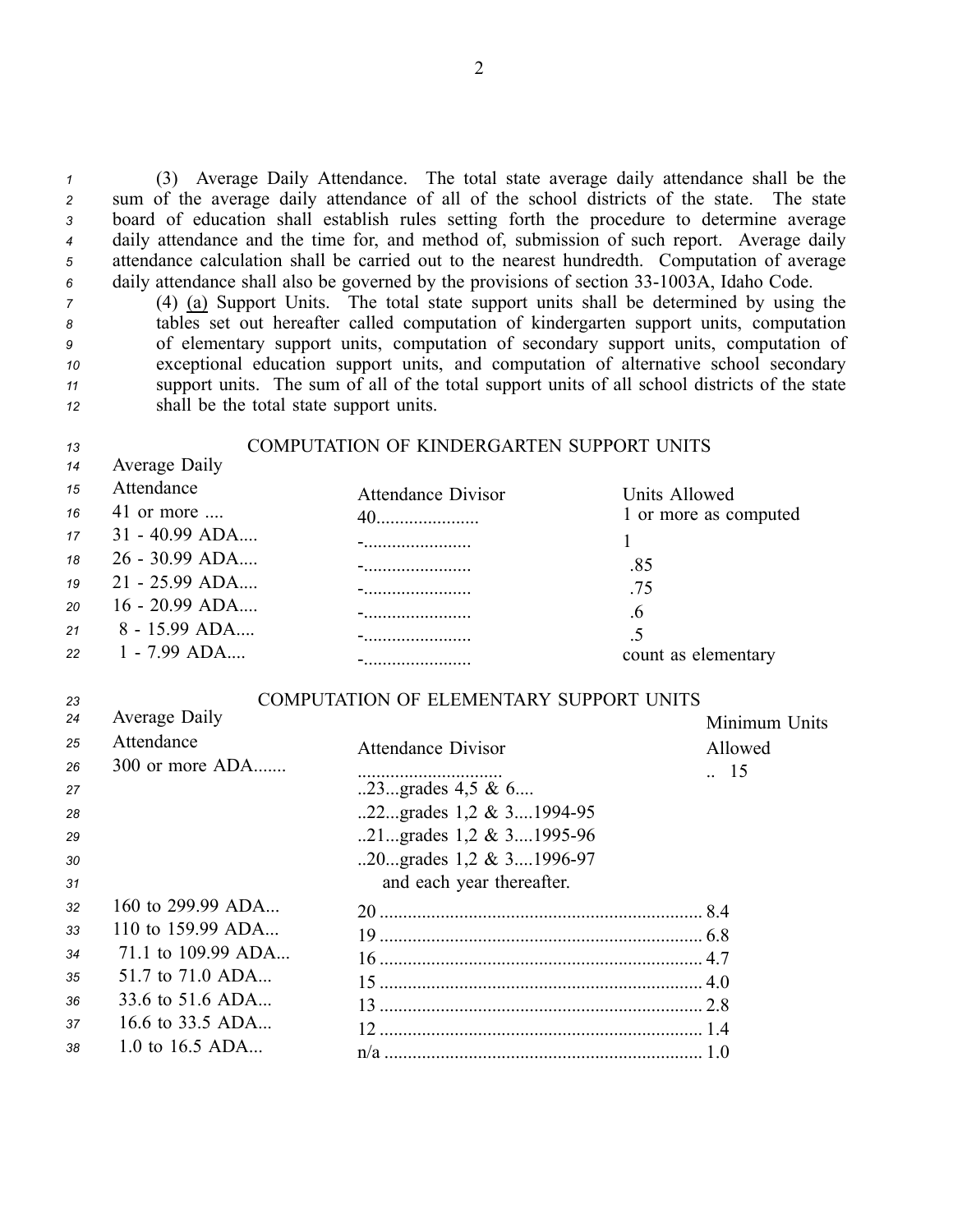| $\mathbf{1}$                                       |                      | <b>COMPUTATION OF SECONDARY SUPPORT UNITS</b>                                                                                                                                                                                                                                                                                                                                                                                                                                                                                                                                                                                                                                                                                                                                                                 |                                    |
|----------------------------------------------------|----------------------|---------------------------------------------------------------------------------------------------------------------------------------------------------------------------------------------------------------------------------------------------------------------------------------------------------------------------------------------------------------------------------------------------------------------------------------------------------------------------------------------------------------------------------------------------------------------------------------------------------------------------------------------------------------------------------------------------------------------------------------------------------------------------------------------------------------|------------------------------------|
| 2                                                  | Average Daily        |                                                                                                                                                                                                                                                                                                                                                                                                                                                                                                                                                                                                                                                                                                                                                                                                               | Minimum Units                      |
| 3                                                  | Attendance           | <b>Attendance Divisor</b>                                                                                                                                                                                                                                                                                                                                                                                                                                                                                                                                                                                                                                                                                                                                                                                     | Allowed                            |
| 4                                                  | 750 or more          |                                                                                                                                                                                                                                                                                                                                                                                                                                                                                                                                                                                                                                                                                                                                                                                                               |                                    |
| 5                                                  | 400 - 749.99 ADA     |                                                                                                                                                                                                                                                                                                                                                                                                                                                                                                                                                                                                                                                                                                                                                                                                               |                                    |
| 6                                                  | 300 - 399.99 ADA     |                                                                                                                                                                                                                                                                                                                                                                                                                                                                                                                                                                                                                                                                                                                                                                                                               |                                    |
| 7                                                  | 200 - 299.99 ADA     |                                                                                                                                                                                                                                                                                                                                                                                                                                                                                                                                                                                                                                                                                                                                                                                                               |                                    |
| 8                                                  | 100 - 199.99 ADA     |                                                                                                                                                                                                                                                                                                                                                                                                                                                                                                                                                                                                                                                                                                                                                                                                               |                                    |
| 9                                                  | 99.99 or fewer       | Units allowed as follows:                                                                                                                                                                                                                                                                                                                                                                                                                                                                                                                                                                                                                                                                                                                                                                                     |                                    |
| 10                                                 | Grades 7-12          |                                                                                                                                                                                                                                                                                                                                                                                                                                                                                                                                                                                                                                                                                                                                                                                                               |                                    |
| 11                                                 | Grades 9-12          |                                                                                                                                                                                                                                                                                                                                                                                                                                                                                                                                                                                                                                                                                                                                                                                                               |                                    |
| 12                                                 | Grades 7-9           |                                                                                                                                                                                                                                                                                                                                                                                                                                                                                                                                                                                                                                                                                                                                                                                                               |                                    |
| 13                                                 | Grades 7-8           |                                                                                                                                                                                                                                                                                                                                                                                                                                                                                                                                                                                                                                                                                                                                                                                                               |                                    |
| 14                                                 |                      | COMPUTATION OF EXCEPTIONAL EDUCATION SUPPORT UNITS                                                                                                                                                                                                                                                                                                                                                                                                                                                                                                                                                                                                                                                                                                                                                            |                                    |
| 15                                                 | Average Daily        |                                                                                                                                                                                                                                                                                                                                                                                                                                                                                                                                                                                                                                                                                                                                                                                                               | Minimum Units                      |
| 16                                                 | Attendance           | <b>Attendance Divisor</b>                                                                                                                                                                                                                                                                                                                                                                                                                                                                                                                                                                                                                                                                                                                                                                                     | Allowed                            |
| 17                                                 | 14 or more           |                                                                                                                                                                                                                                                                                                                                                                                                                                                                                                                                                                                                                                                                                                                                                                                                               |                                    |
| 18                                                 |                      |                                                                                                                                                                                                                                                                                                                                                                                                                                                                                                                                                                                                                                                                                                                                                                                                               | computed                           |
| 19                                                 | $12 - 13.99$         |                                                                                                                                                                                                                                                                                                                                                                                                                                                                                                                                                                                                                                                                                                                                                                                                               |                                    |
| 20                                                 | $8 - 11.99$          |                                                                                                                                                                                                                                                                                                                                                                                                                                                                                                                                                                                                                                                                                                                                                                                                               |                                    |
| 21                                                 | $4 - 7.99$           |                                                                                                                                                                                                                                                                                                                                                                                                                                                                                                                                                                                                                                                                                                                                                                                                               |                                    |
| 22                                                 | $1 - 3.99$           |                                                                                                                                                                                                                                                                                                                                                                                                                                                                                                                                                                                                                                                                                                                                                                                                               |                                    |
| 23                                                 |                      | COMPUTATION OF ALTERNATIVE SCHOOL SECONDARY SUPPORT UNITS                                                                                                                                                                                                                                                                                                                                                                                                                                                                                                                                                                                                                                                                                                                                                     |                                    |
| 24<br>25                                           | Pupils in Attendance | <b>Attendance Divisor</b>                                                                                                                                                                                                                                                                                                                                                                                                                                                                                                                                                                                                                                                                                                                                                                                     | Minimum Units<br>Allowed           |
| 26                                                 | 12 or more           |                                                                                                                                                                                                                                                                                                                                                                                                                                                                                                                                                                                                                                                                                                                                                                                                               |                                    |
| 27                                                 |                      |                                                                                                                                                                                                                                                                                                                                                                                                                                                                                                                                                                                                                                                                                                                                                                                                               | computed                           |
| 28<br>29<br>30<br>31<br>32<br>33<br>34<br>35<br>36 |                      | In applying these tables to any given separate attendance unit, no school district shall<br>receive less total money than it would receive if it had a lesser average daily attendance<br>in such separate attendance unit. In applying the kindergarten table to a kindergarten<br>program of less days than a full school year, the support unit allowance shall be in ratio<br>to the number of days of a full school year. The tables for exceptional education and<br>alternative school secondary support units shall be applicable only for programs approved<br>by the state department of education following rules established by the state board of<br>education. Moneys generated from computation of support units for alternative schools<br>shall be utilized for alternative school programs. | School district administrative and |
| 37                                                 |                      | facility costs may be included as part of the alternative school expenditures.                                                                                                                                                                                                                                                                                                                                                                                                                                                                                                                                                                                                                                                                                                                                |                                    |
| 38                                                 |                      | (b) Notwithstanding any other provision of this chapter, for any school district that                                                                                                                                                                                                                                                                                                                                                                                                                                                                                                                                                                                                                                                                                                                         |                                    |
| 39                                                 |                      | divides after July 1, 2009, pursuant to section 33-312, Idaho Code, the state department                                                                                                                                                                                                                                                                                                                                                                                                                                                                                                                                                                                                                                                                                                                      |                                    |
| 40                                                 |                      | of education shall make a calculation of the number of support units that would have                                                                                                                                                                                                                                                                                                                                                                                                                                                                                                                                                                                                                                                                                                                          |                                    |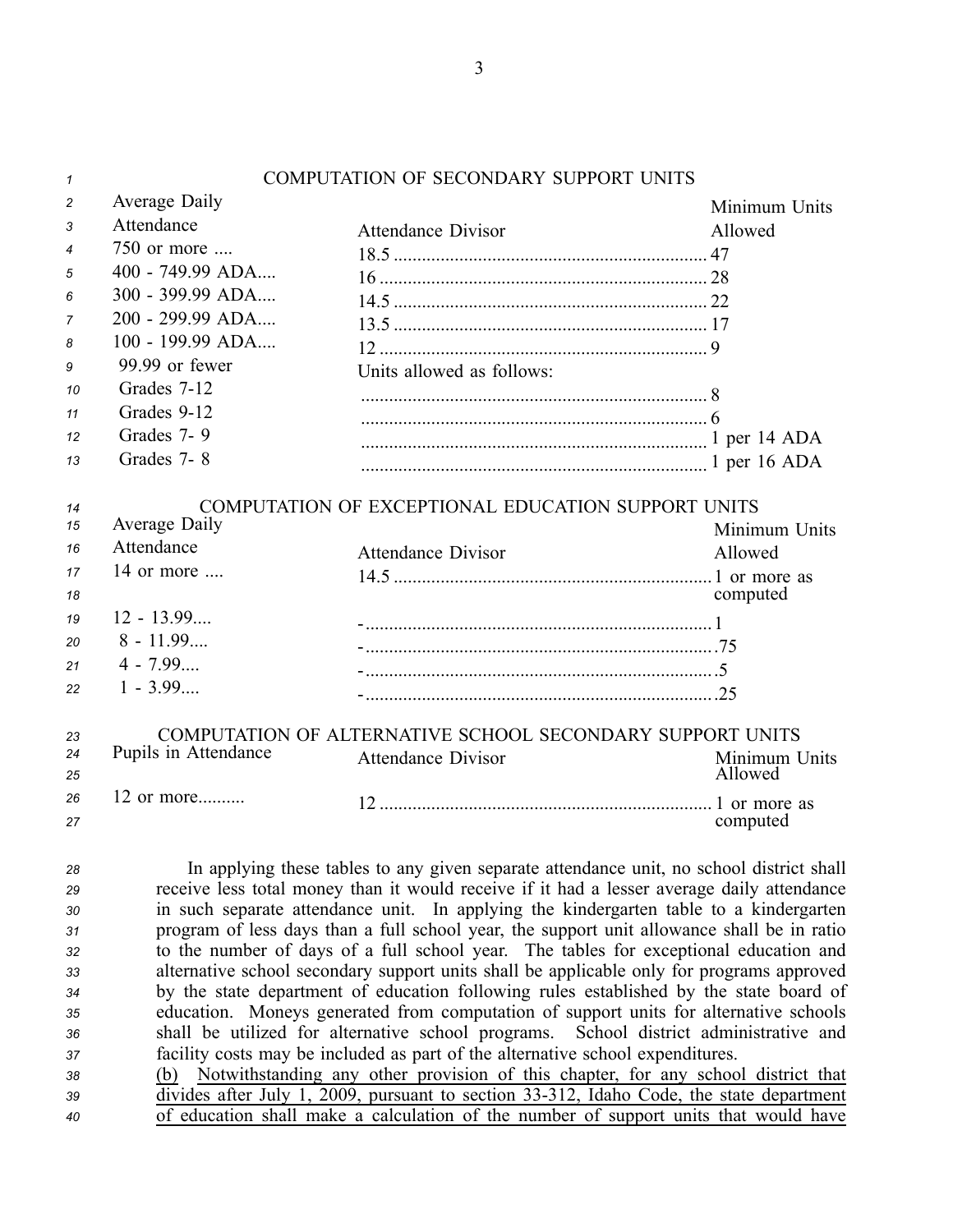been assigned to the school district, had no divisions occurred. If the number of suppor<sup>t</sup> units so calculated is less than the total number of actual suppor<sup>t</sup> units calculated for all successor school districts resulting from the initial division or any further divisions, then the number of suppor<sup>t</sup> units assigned to the successor school districts shall be proportionately reduced to equal the lesser total, based on the number that each successor school district's actual suppor<sup>t</sup> units bears to the whole.

 (5) State Distribution Factor per Support Unit. Divide educational suppor<sup>t</sup> program distribution funds, after subtracting the amounts necessary to pay the obligations specified in subsection (2) of this section, by the total state suppor<sup>t</sup> units to secure the state distribution factor per suppor<sup>t</sup> unit.

*<sup>11</sup>* (6) District Support Units. The number of suppor<sup>t</sup> units for each school district in the *<sup>12</sup>* state shall be determined as follows:

- *<sup>13</sup>* (a) (i) Divide the actual average daily attendance, excluding students approved for *<sup>14</sup>* inclusion in the exceptional child educational program, for the administrative *<sup>15</sup>* schools and each of the separate schools and attendance units by the appropriate *<sup>16</sup>* divisor from the tables of suppor<sup>t</sup> units in this section, then add the quotients *<sup>17</sup>* to obtain the district's suppor<sup>t</sup> units allowance for regular students, kindergarten *<sup>18</sup>* through grade 12 including alternative school secondary students. Calculations in *<sup>19</sup>* application of this subsection shall be carried out to the nearest tenth.
- *<sup>20</sup>* (ii) Divide the combined totals of the average daily attendance of all preschool, *<sup>21</sup>* handicapped, kindergarten, elementary, secondary and juvenile detention center *<sup>22</sup>* students approved for inclusion in the exceptional child program of the district by *<sup>23</sup>* the appropriate divisor from the table for computation of exceptional education *<sup>24</sup>* suppor<sup>t</sup> units to obtain the number of suppor<sup>t</sup> units allowed for the district's *<sup>25</sup>* approved exceptional child program. Calculations for this subsection shall be *<sup>26</sup>* carried out to the nearest tenth when more than one (1) unit is allowed.
- *<sup>27</sup>* (iii) The total number of suppor<sup>t</sup> units of the district shall be the sum of the *<sup>28</sup>* total suppor<sup>t</sup> units for regular students, subsection (6)(a)(i) of this section, and *<sup>29</sup>* the suppor<sup>t</sup> units allowance for the approved exceptional child program, subsection *<sup>30</sup>* (6)(a)(ii) of this section.
- *<sup>31</sup>* (b) Total District Allowance Educational Program. Multiply the district's total number of *<sup>32</sup>* suppor<sup>t</sup> units, carried out to the nearest tenth, by the state distribution factor per suppor<sup>t</sup> *<sup>33</sup>* unit and to this product add the approved amount of programs of the district provided in *<sup>34</sup>* subsection (2) of this section to secure the district's total allowance for the educational *<sup>35</sup>* support program.
- *<sup>36</sup>* (c) District Share. The district's share of state apportionment is the amount of the total *<sup>37</sup>* district allowance, subsection (6)(b) of this section.
- *<sup>38</sup>* (d) Adjustment of District Share. The contract salary of every noncertificated teacher *<sup>39</sup>* shall be subtracted from the district's share as calculated from the provisions of *<sup>40</sup>* subsection (6)(c) of this section.

 (7) Property Tax Computation Ratio. In order to receive state funds pursuan<sup>t</sup> to this section <sup>a</sup> charter district shall utilize <sup>a</sup> school maintenance and operation property tax computation ratio for the purpose of calculating its maintenance and operation levy, that is no greater than that which it utilized in tax year 1994, less four-tenths of one percent (.4%). As used herein, the term "property tax computation ratio" shall mean <sup>a</sup> ratio determined by dividing the district's certified property tax maintenance and operation budget by the actual